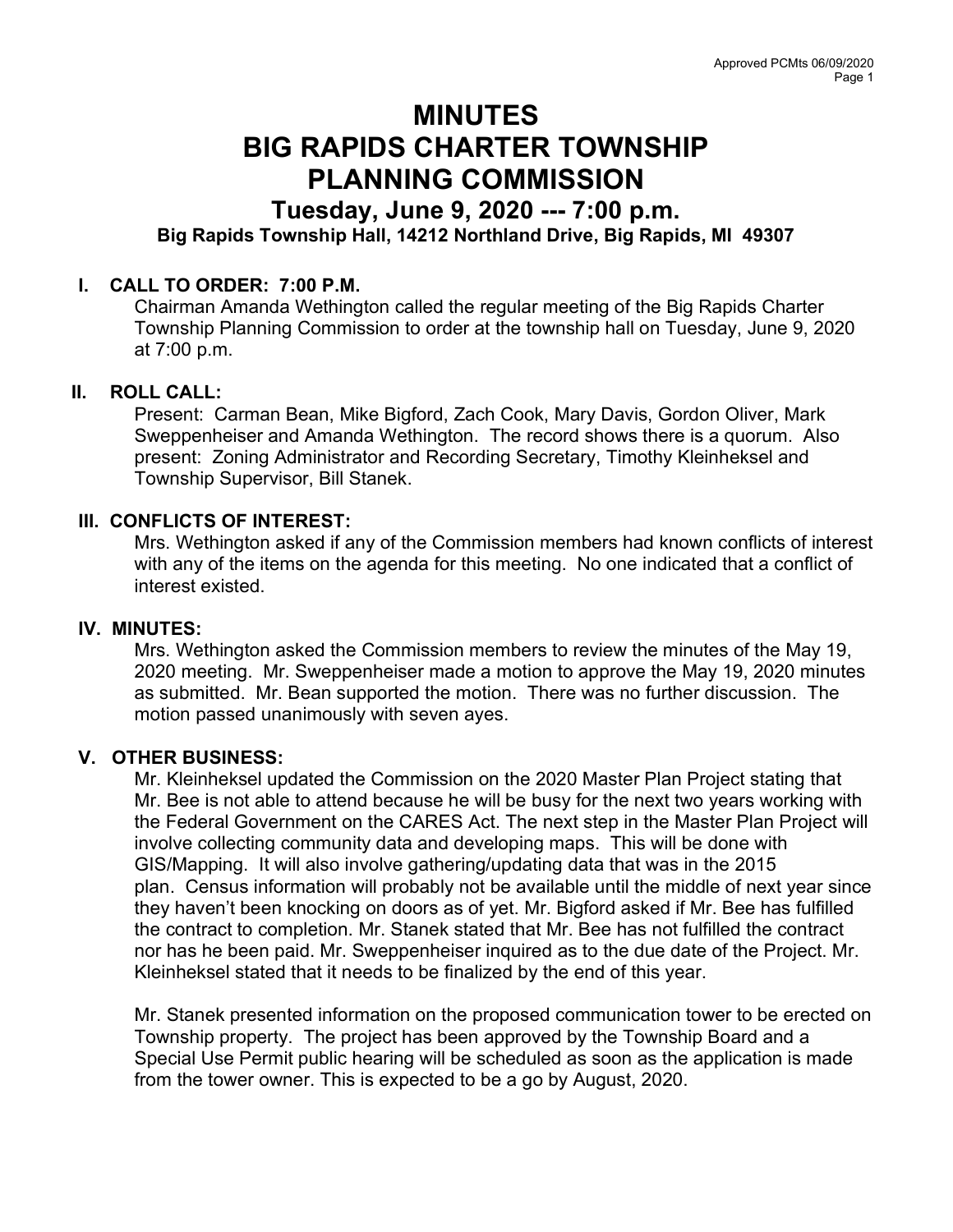# VI. PUBLIC HEARING-CAPITAL IMPROVEMENT PLAN

Chairman Amanda Wethington called the public hearing for the Capital Improvement Plan to order at 7:15 P.M. Upon hearing no public comment, Mrs. Wethington declared the public hearing closed at 7:16 P.M. Mr. Kleinheksel referred to the Capital Improvement request spreadsheet that was updated with the rankings as decided in the May 19, 2020 Planning Commission meeting. Mr. Kleinheksel noted that at that meeting we assigned ranking to each item using one as low priority and five as high. In reality the scale in the database was one as high priority and five as low. When updating the database, ones were entered as fives, twos as fours, etc. Discussion followed. Mr. Bean made a motion to recommend the Capital Improvement Plan to the Big Rapids Charter Township Board of Trustees as submitted. Mr. Oliver supported the motion. There was no further discussion. The motion passed unanimously with seven ayes.

## VII. PUBLIC HEARING-SUP20-001 BUSCHMANN

Chairman Amanda Wethington called the public hearing for Special Use Permit SUP20- 001 to order at 7:30 P.M. a request by Mr. Aaron Buschmann to operate an internet retail operation from 22671 14 Mile Road located in the Agricultural (AG) district. Parcel # 54 05 029 003 400. Mr. Buschmann was present for discussion via Zoom, an internet video and audio conferencing application. Mrs. Wethington allowed Mr. Buschmann to introduce his business as rootnaturally.com, an internet based organic fertilizer retailer selling primarily via Amazon. The product is delivered by truck, typically a small box truck and occasionally a 48 foot semi trailer. Mr. Buschmann stated that there is adequate driveway for accommodating this type of equipment. Mrs. Wethington asked for public input from anyone opposing the permit and upon receiving none, she asked if there were any public support for the permit. There was no public support. Mrs. Wethington acknowledged two Township residents who indicated that they were present only to observe. Mrs. Wethington closed the public hearing at 7:39 P.M. The Planning Commission then verbalized the following discussions: Mr. Bigford asked if the business was a wholesale distributor with no re-packaging done on site. Mr. Buschmann stated that there would be no re-packaging of products. Mr. Bigford asked how much product would be stored at any given time. Mr. Buschmann stated that typically approximately ten pallets of product would be in storage. Mr. Bean asked if any products would be stored outside. Mr. Buschmann stated that the products cannot be exposed to the elements and that they would always be stored indoors. Mrs. Davis asked if there was an objectionable odor to the products. Mr. Buschmann stated that the products are packaged in sealed bags and odor was minimal. Mr. Bigford inquired about the possibility in the future that if the business outgrows the existing facility, would construction of a new pole barn be allowable with just a building permit. Mr. Stanek stated that a new application for a Special Use Permit would be necessary at that time. Mr. Bigford inquired as to the flammability of the products. Mr. Buschmann stated that the products are not flammable. Mrs. Davis asked if there would be a retail outlet at this address. Mr. Buschmann stated there would not be any retail business at this address, only online. Mr. Stanek asked Mr. Buschmann if the business was owned by him alone. Mr. Buschmann stated that the business was owned by himself and his brother. Mrs. Wethington read the following verbiage from the Township Ordinance asking Planning Commission members for comment.

1. The nature, location, and size of the special use shall not change the essential character of the surroundings area, nor disrupt the orderly and proper development of the district as a whole. The use shall not be in conflict with, or discourage the adjacent or neighboring